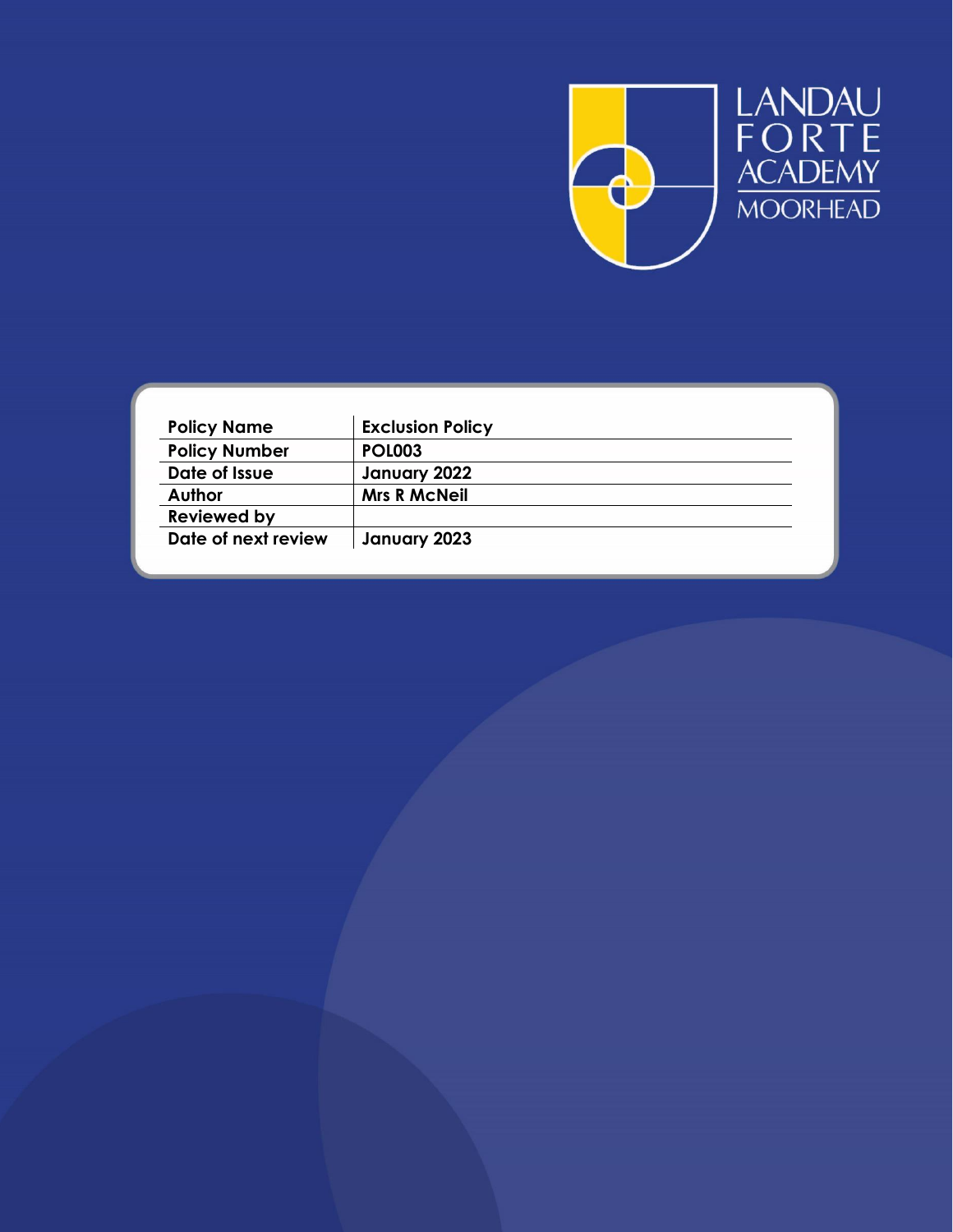# **Policy review dates and changes**

| <b>Review date</b> | By whom | <b>Summary of changes made</b> | <b>Date</b><br>implemented |
|--------------------|---------|--------------------------------|----------------------------|
|                    |         |                                |                            |
|                    |         |                                |                            |
|                    |         |                                |                            |
|                    |         |                                |                            |
|                    |         |                                |                            |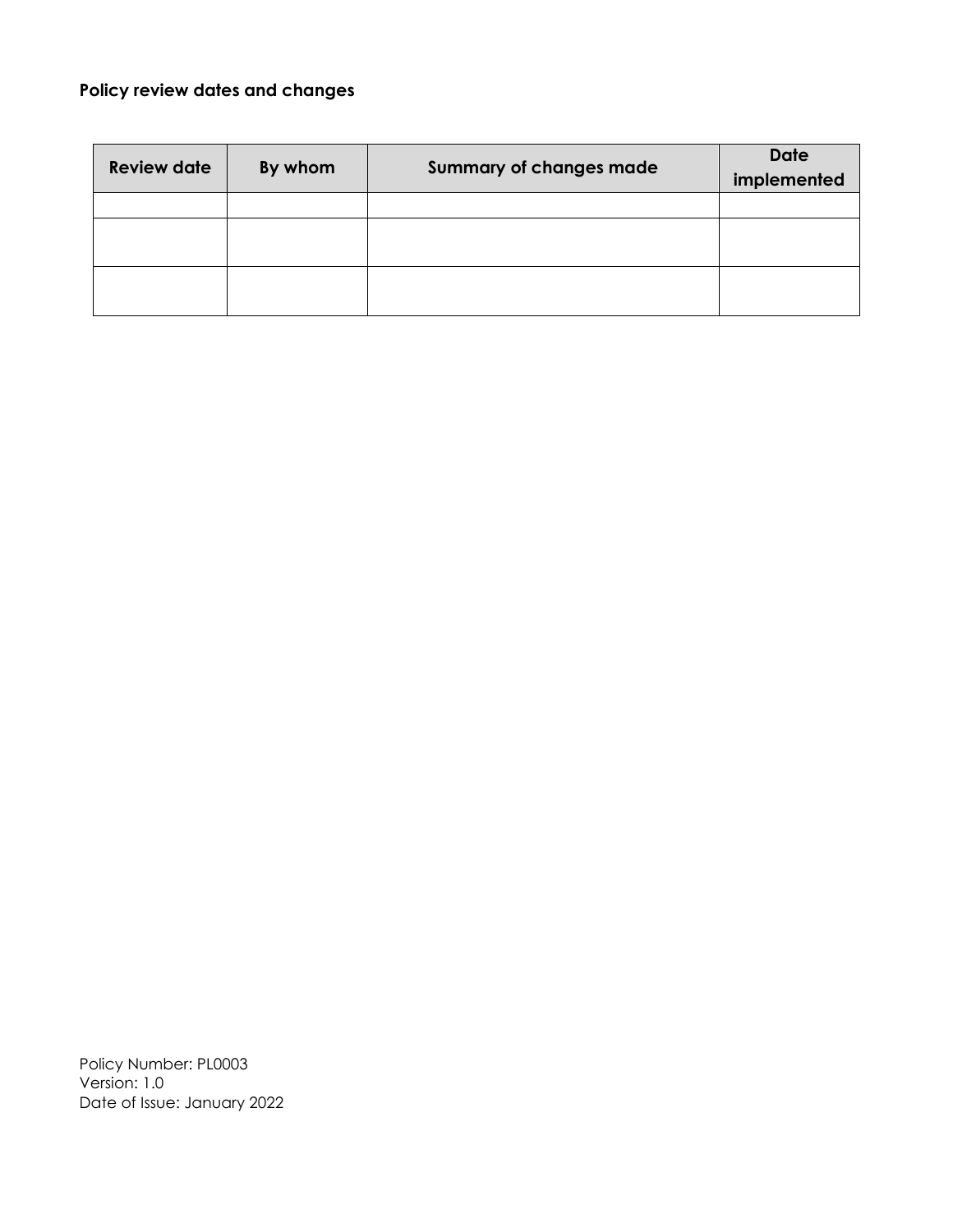This policy that presents the school ethos, enables consistency and quality across the school and is related to the following legislation:

.

- **Education Act 2002**
- Anti-social Behaviour Act 2003
- **Education Act 2005**
- **Education and Inspections Act 2006**
- **Education (Pupil Exclusions and Appeals)** (Miscellaneous Amendments) (England) Regulations 2006
- **Education (Provision of Full-Time Education** for Excluded Pupils) (England) Regulations 2007
- **Apprenticeships, Skills, Children and** Learning Act 2009
- **Equality Act 2010**
- **Education Act 2011**
- **School Discipline (Pupil Exclusions and** Reviews) (England) Regulations 2012

The following documentation and website are also related to this policy:

- Exclusion from Maintained Schools, Academies and pupil Referral Units in England (DfE)
- Special Educational Needs and Disability Code of Practice: 0 to 25 Years. Statutory Guidance for Organisations Who Work With and Support Children and Young People with Special Educational Needs and Disabilities (DfE) and (DoH)
- **Equality Act 2010: Advice for Schools (DfE)**
- Race Disparity Audit Summary Findings from the Ethnicity Facts and Figures Website (Cabinet Office)
- www.gov.uk./government/publications/school-exclusion

We acknowledge the new guidance regarding 'Temporary arrangements applying to suspensions and permanent exclusions occurring between 25 September 2021 and 24 March 2022' which refers to:

- **Conducting remote meetings**
- **Arranging a remote access meeting**
- **Fairness and transparency**
- Running the meeting
- **Applications for an independent review**

(See 'Changes to the school suspension and permanent exclusion process during the coronavirus (COVID-19) outbreak (DfE))

We strongly believe in good discipline as we believe it is essential to ensure all pupils can benefit from the educational and social opportunities the school offers. The exclusion of a pupil will only be 'used as a last resort in response to a serious breach or persistent breaches of the school's behaviour policy'.

We work hard not to exclude pupils and to provide support them by constantly reviewing our behaviour management and working with pupils to help their behaviours. We have in place a behaviour management system that everybody is familiar with and know what they are doing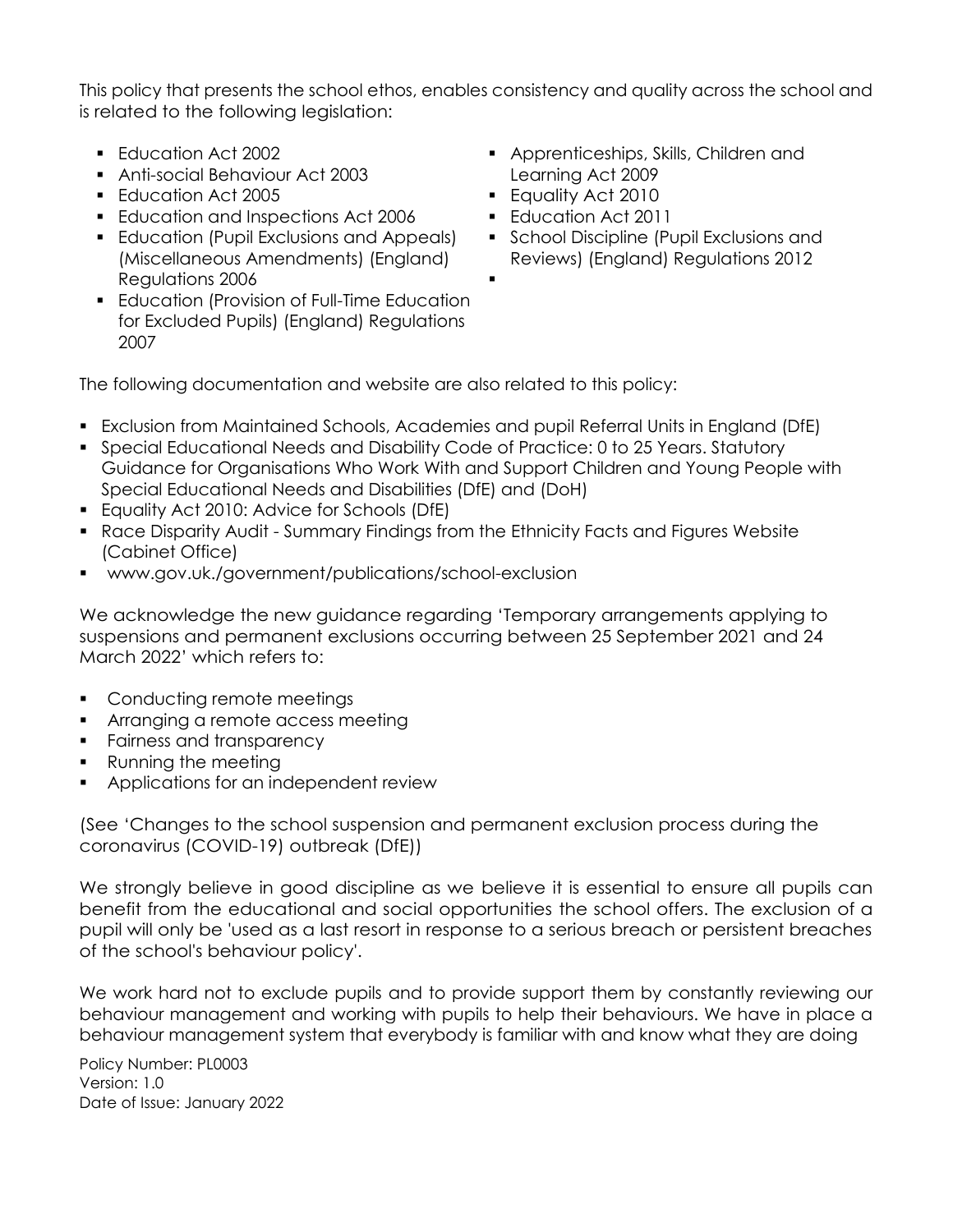We are aware by keeping disruptive pupils in school and providing support for them, our performance mayl fall. However, we believe we cannot give up on children.

We treat all pupils fairly with all decisions to exclude will be lawful, reasonable and fair. We will not discriminate against pupils on the basis of protected characteristics. All pupils who are vulnerable to exclusion will be treated fairly.

We believe pupil exclusion is best defined as when a pupil is not allowed to attend school for either a fixed term or permanently. Pupil exclusion is a sanction that will be used only as a last resort, except when an immediate exclusion is the only appropriate action to take.

We acknowledge a pupil will only be excluded following serious breaches of discipline or if the safety of pupils and school personnel would be harmed if the pupil remained in the school. Parents will be informed immediately in writing about a fixed period exclusion.

Before a pupil is excluded a whole range of strategies such as early intervention and pupil support plans will be implemented in order to improve the behaviour of the pupil.

We believe that 'disruptive behaviour can be an indication of unmet needs' and we will do all that we can to identify the causes and if need be to 'give consideration to a multi-agency assessment that goes beyond the pupil's educational needs.'

All exclusions will follow the correct procedures as outlined in 'The Department for Education guidance Exclusion from Maintained Schools, Academies and pupil Referral Units in England (2012)'. We are aware that is illegal to unofficially or informally exclude by just sending a pupil home for disciplinary reasons. At all times the correct procedures will be followed.

We will try to ensure that other than in the most exceptional circumstances we will not exclude any pupil who has a statement for SEN, or an education, health and care plan (EHC) or is receiving SEND support.

We are aware that children with special needs are seven times more likely to be excluded than those without. It appears that many schools are failing to spot ADHD and autism which can be contributing factor to a rise in exclusions.

We acknowledge that too few resources are being used to understand why a child might be behaving badly before the exclusion cycle begins and that schools are being put under much more pressure in terms of their outcomes and their achievement data. It is much easier to remove a disruptive pupil from a classroom and to deal with the masses than it is to focus the time on that one disruptive pupil.

We believe that permanent exclusion should be a last resort and will only be used where all other strategies for supporting the pupil have been exhausted. We work hard to ensure behavioral issues are dealt with earlier and more effectively.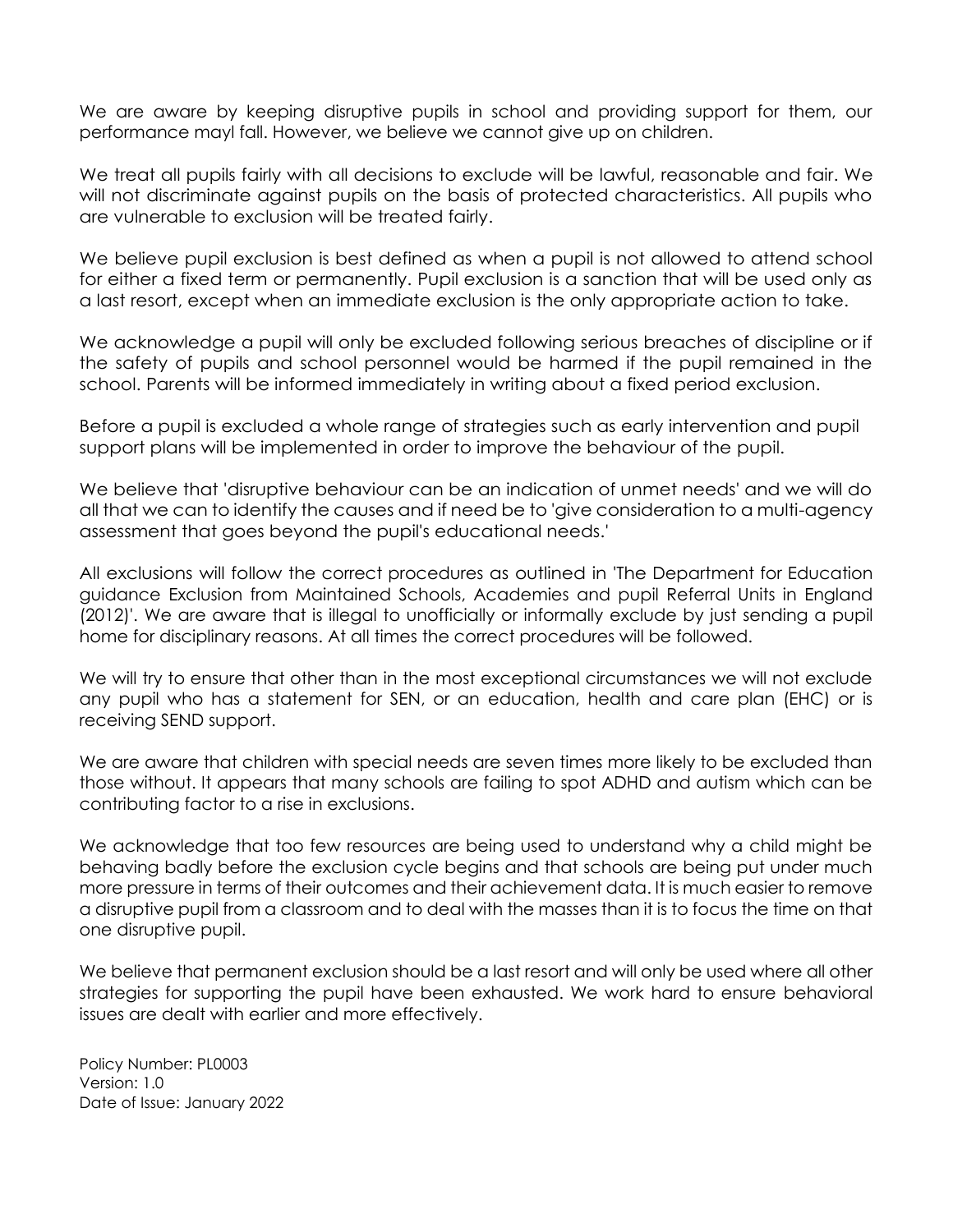However, despite our best efforts it may be necessary to exclude a pupil to ensure the other pupils are able to learn in a safe and orderly environment and that the pupil in question needs more support than we can provide.

Parents will be made aware of their rights that they can appeal against an exclusion to the Governing Body. An independent review panel will deal with all appeals.

We will ensure all excluded pupils will be 'enabled and encouraged to participate at all stages of the exclusion process, taking into account their age and understanding.'

We have a duty to have in place a strategy for reintegrating pupils that return to school following a fixed period of exclusion, and a strategy for managing their future behaviour.

We wish to work closely with the School Council and to hear their views and opinions as we acknowledge and support Article 12 of the United Nations Convention on the Rights of the Child that children should be encouraged to form and to express their views.

We as a school community have a commitment to promote equality. Therefore, an equality impact assessment has been undertaken and we believe this policy is in line with the Equality Act 2010.

We all have a responsibility to ensure equality permeates in to all aspects of school life and that everyone is treated equally irrespective of age, disability, gender reassignment, marriage and civil partnership, pregnancy and maternity, race, religion or belief, sex and sexual orientation. We want everyone connected with this school to feel safe, secure, valued and of equal worth.

We believe it is essential that this policy clearly identifies and outlines the roles and responsibilities of all those involved in the procedures and arrangements that is connected with this policy.

# **Aims**

- To only use exclusion as a last resort except when an immediate exclusion is appropriate.
- To have in place early intervention systems to deal with bad behaviour.
- To maintain full-time provision for permanently excluded pupils.
- To have in place systems to reinstate excluded pupils as soon as possible.
- To establish good working relations with parents of pupils who have been excluded.
- To ensure compliance with all relevant legislation connected to this policy.
- To work with other schools and the local authority to share good practice in order to improve this policy.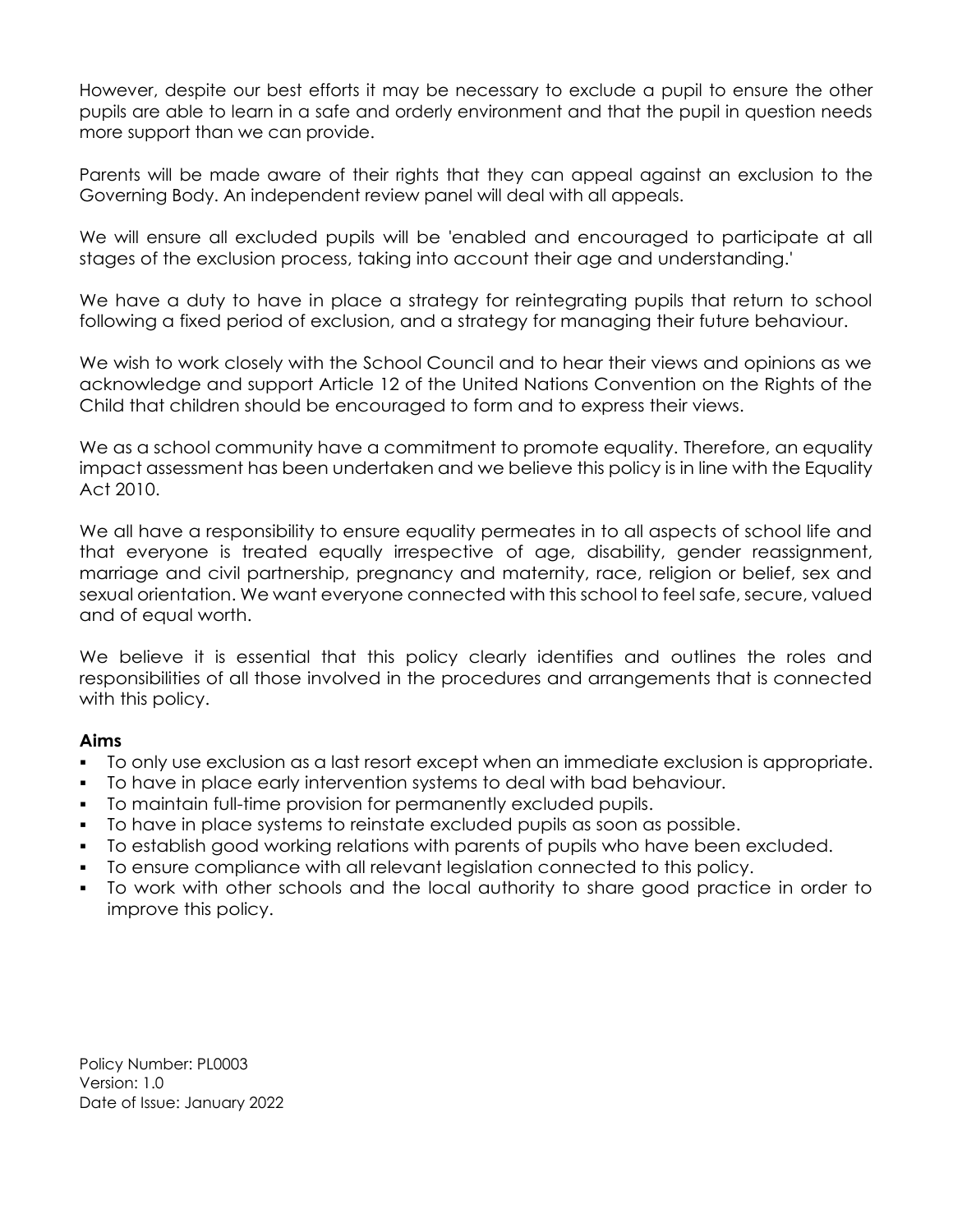# **Responsibility for the Policy and Procedure**

# **Role of the Governing Body**

The Governing Body has:

- delegated powers and responsibilities to the Headteacher to ensure all school personnel and stakeholders are aware of and comply with this policy;
- responsibility for ensuring that the school complies with all equalities legislation;
- nominated a designated Equalities governor to ensure that appropriate action will be taken to deal with all prejudice related incidents or incidents which are a breach of this policy;
- responsibility for ensuring funding is in place to support this policy;
- responsibility for ensuring this policy and all policies are maintained and updated regularly;
- responsibility for ensuring all policies are made available to parents;
- make effective use of relevant research and information to improve this policy;
- the responsibility of involving the School Council in:
	- determining this policy with the Governing Body;
	- discussing improvements to this policy during the school year;
	- organising surveys to gauge the thoughts of all pupils;
	- reviewing the effectiveness of this policy with the Governing Body
- nominated a link governor to:
	- visit the school regularly;
	- work closely with the Headteacher and the coordinator;
	- ensure this policy and other linked policies are up to date;
	- ensure that everyone connected with the school is aware of this policy;
	- attend training related to this policy;
	- report to the Governing Body every term;
	- annually report to the Governing Body on the success and development of this policy
- responsibility for the effective implementation, monitoring and evaluation of this policy

# **Role of the Headteacher**

The Headteacher will:

- work in conjunction with the Senior Leadership Team to ensure all school personnel, pupils and parents are aware of and comply with this policy;
- ensure risk assessments are:
	- in place and cover all aspects of this policy;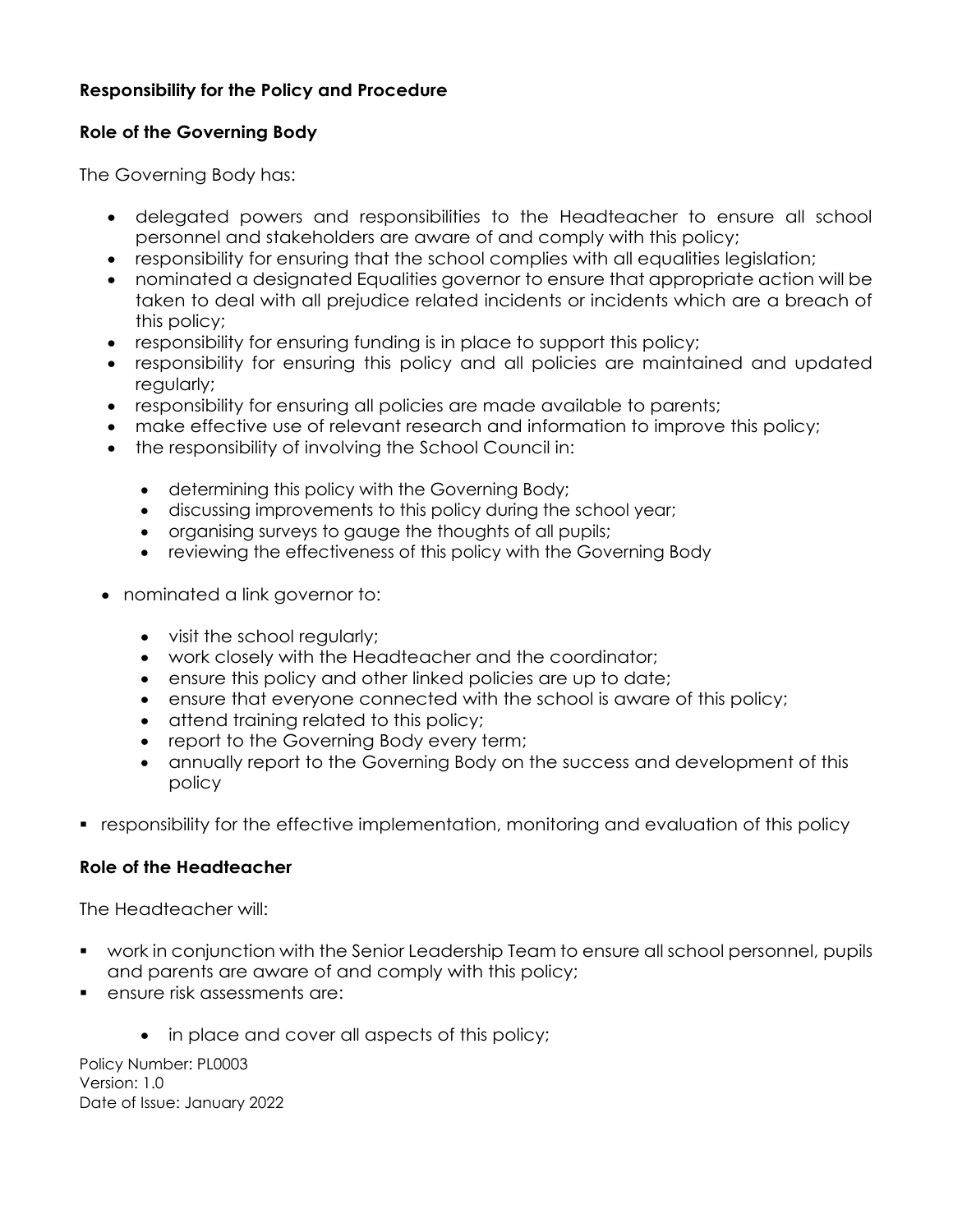- accurate and suitable;
- reviewed annually;
- easily available for all school personnel
- endeavour to identify the causes of a pupils disruptive behaviour and if need be will consider a multi agency assessment;
- consider the following when making the decision to exclude a pupil:
- when making the decision to exclude a pupil the Head will:
	- undertake a thorough investigation into the alleged incident by looking at all the evidence that is available;
	- from the outset keep a written record of all the stages of the investigation plus signed witness statements;
	- listen to the pupil's version of what happened;
	- check whether the alleged incident was provoked by racial or sexual harassment and to take into account any breach of the school's equal opportunities policy;
	- if he/she thinks it is necessary, the Head will consult with other relevant people other than those who might be later involved in reviewing this incident;
	- comply with the Equality Act;
	- look at alternatives other that exclusion such as:
	- o Internal exclusion by removal to another class
	- o Restorative justice
	- o Mediation
	- o A managed move

Decide on the length of the exclusion;

- o Fixed or
- o Permanent

Inform parents immediately. Report the exclusion to:

> The Disciplinary Committee The Local Authority

Once a fixed-term exclusion has ended we will hold a reintegration meeting involving the pupil, parents/carers and the appropriate school personnel on the first day a pupil returns to school following a fixed-term exclusion;

The reintegration meeting will plan:

- o how the pupil will manage their future behaviour;
- o what support is required;
- o how the pupil can succeed within the school;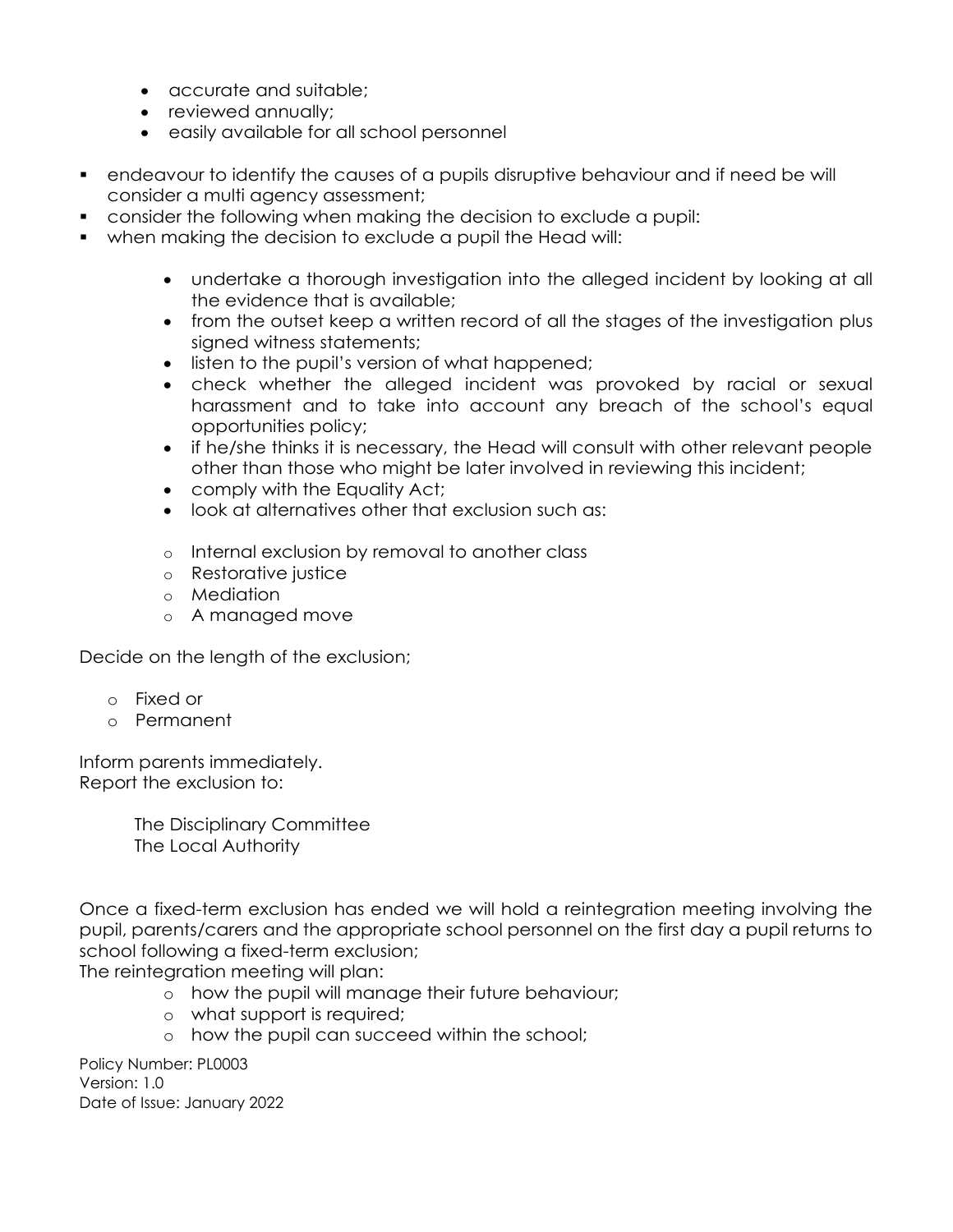- o how further exclusions can be avoided;
- o what both the school and the pupil can do to ensure success;
- o ensure conditions are not placed upon the pupil returning to school

Working with National Online Safety we have access to online CPD training for staff, parents and carers. Annually we will hold safeguarding and child protection workshops to ensure parents are aware of:

- o Keeping Children Safe in Education: Statutory Guidance for Schools and Colleges
- o Working Together to Safeguard Children: A Guide to Inter-agency Working to Safeguard and Promote the Welfare of Children
- o the Safeguarding and Child Protection policy
- o safeguarding procedures in place;
- o all safeguarding policies;
- o their role in safeguarding and child protection
- work closely with the link governor and coordinator;
- provide leadership and vision in respect of equality;
- make effective use of relevant research and information to improve this policy;
- **Perovide guidance, support and training to all staff;**
- monitor the effectiveness of this policy by speaking with pupils, school personnel, parents and governors;
- annually report to the Governing Body on the success and development of this policy

## **Role of School Personnel**

School personnel will:

- **Comply with all aspects of this policy;**
- **be aware of and support the pupil behaviour management policy;**
- try to establish the reasons for a pupil demonstrating disruptive behaviour;
- report and deal with all incidents of discrimination;
- report all incidents of serious violence, assault, sexual abuse, the use of illegal drugs, possession of offensive weapons and bullying;
- **implement the school's equalities policy and schemes;**
- **that increding in the control of the set of the control of the control of the control of the control of the control of the control of the control of the control of the control of the control of the control of the control**
- report any concerns they have on any aspect of the school community

# **Role of Pupils**

Excluded pupils will:

- be 'enabled and encouraged to participate at all stages of the exclusion process, taking into account their age and understanding';
- **•** work hard to conform with the reintegration plan

Pupils will: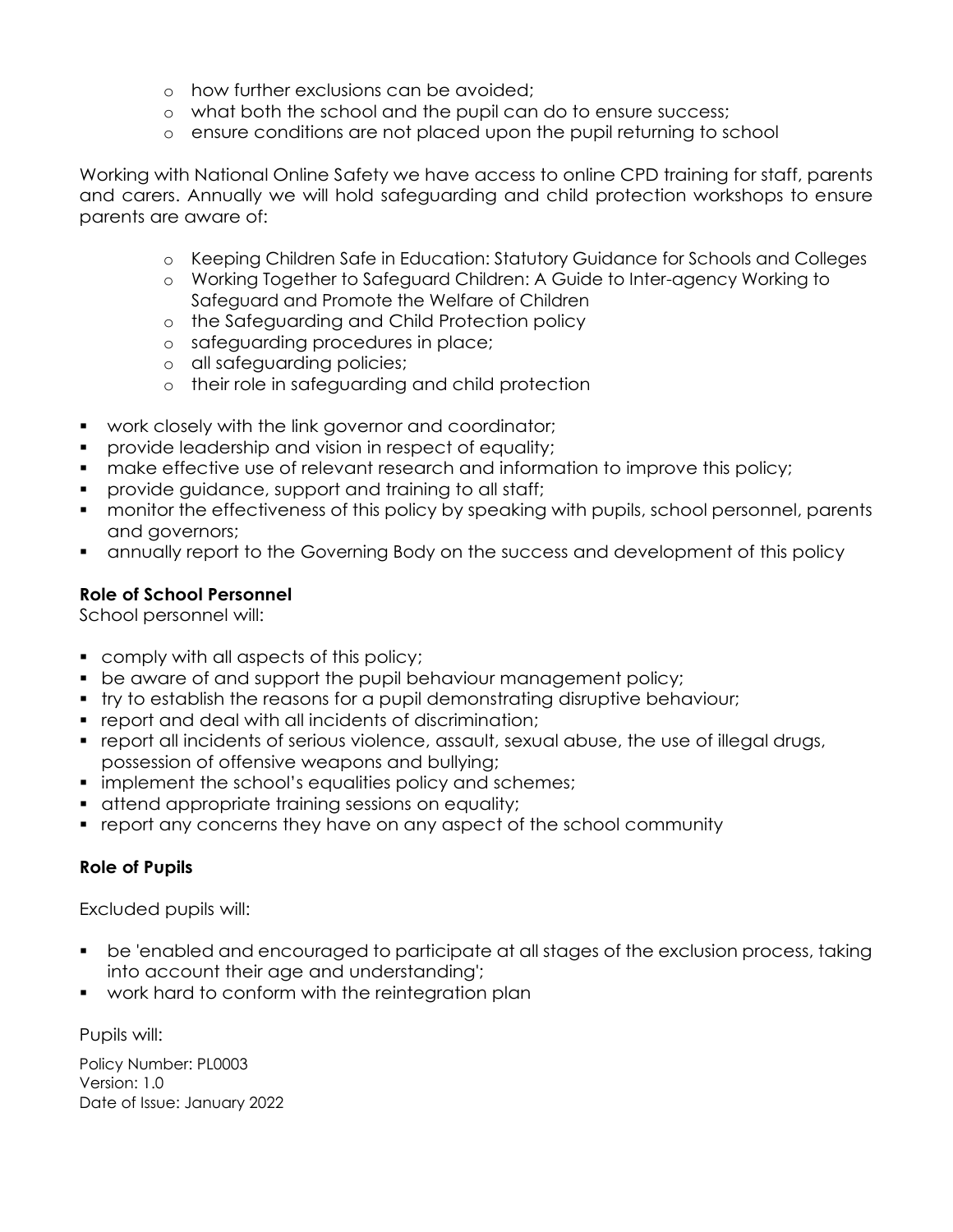- **be aware of and comply with this policy;**
- support the school Code of Conduct and guidance necessary to ensure the smooth running of the school;
- **If lighter with the school council;**
- **take part in questionnaires and surveys**

## **Role of Parents/Carers**

Parents/carers will:

- **•** be aware of and comply with this policy;
- **•** be made aware of their rights of appeal against an exclusion;
- **•** be asked to take part periodic surveys conducted by the school;
- support the school Code of Conduct and guidance necessary to ensure smooth running of the school

#### **Fixed Term Exclusion**

In any one school year the Head is allowed to exclude a pupil for one or more fixed term periods but not exceeding 45 school days.

During this period of exclusion the school will continue to provide education for the pupil and plan for the pupil to be reinstated after the exclusion period has ended.

Once a decision has been made parents will be informed by telephone and then by letter.

#### **Inform the Discipline Committee and the Local Authority**

Within one school day the Head will inform the Discipline Committee and the LA of a pupil's exclusion.

#### **The Role of The Discipline Committee**

The Discipline Committee will:

- **Review all exclusions.**
- Consider any representations from parents.
- Take the following into account when making a decision about exclusion:
	- o special educational needs
	- o disabilities
	- o gender
	- o cultural differences

#### **Liaison with Parents/Carers**

Every effort will be made to seek parental co-operation at all stages.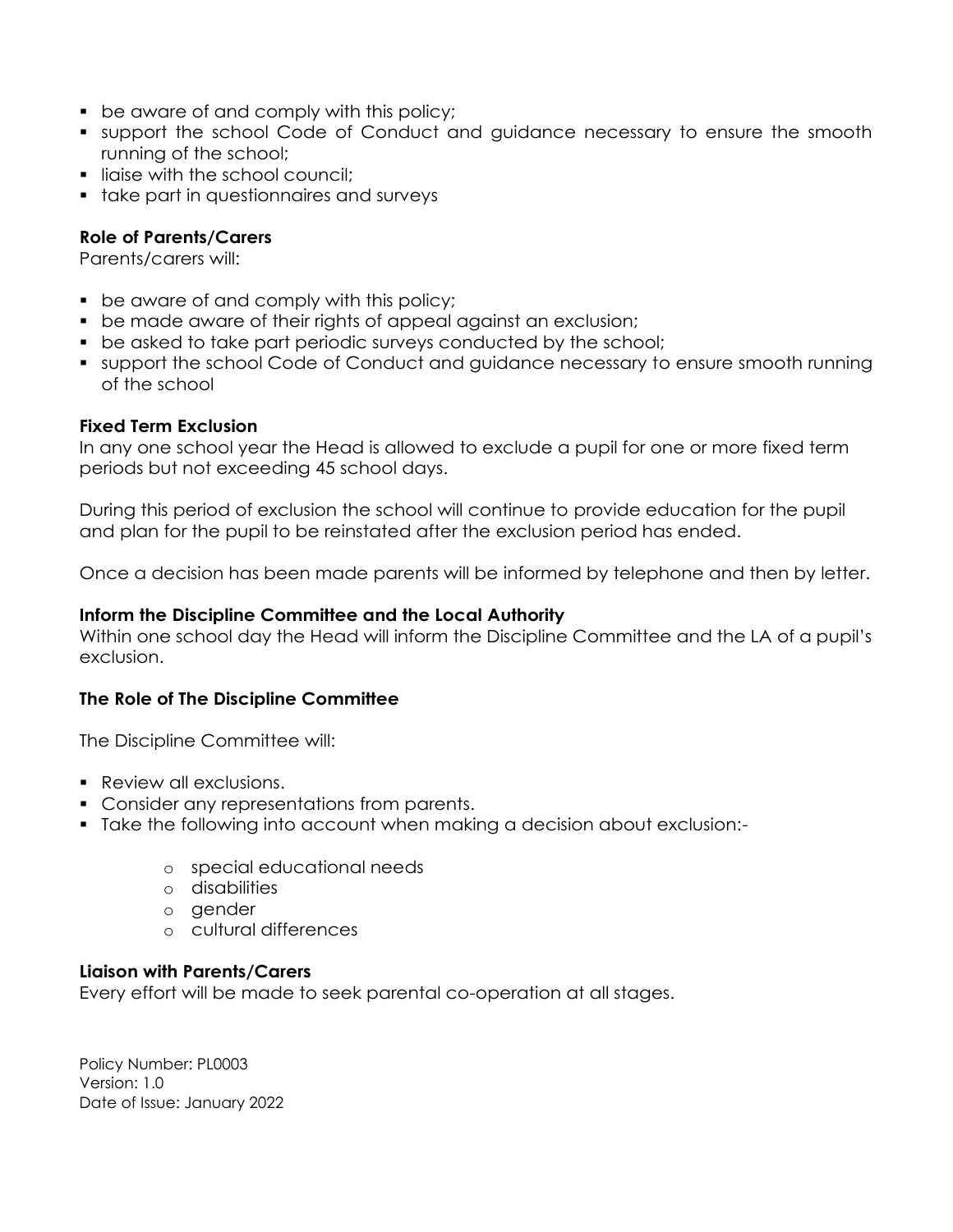## **Permanent Exclusion**

A pupil may be permanently excluded if:

- All other strategies have failed.
- **The offence was a serious one-off offence such as:** 
	- o serious, actual or threatened, violence against a pupil or a member of the school personnel;
	- o sexual abuse or assault;
	- o supplying an illegal drug;
	- o carrying an offensive weapon;
	- o or any other serious offence

#### **Reporting**

Annually the Headteacher will report the following to the Governing Body the:

- **number of exclusions**
- **type of exclusions**
- **•** outcome of each exclusion
- rates of exclusion from different groups such as SEND, free school meals, looked after children and ethnic groups

#### **Raising Awareness of this Policy**

We will raise awareness of this policy via:

- **School Handbook/Prospectus;**
- School website:
- **Staff Handbook;**
- Meetings with parents such as introductory, transition, parent-teacher consultations and periodic curriculum workshops;
- **School events;**
- Meetings with school personnel;
- Written communications with home such as weekly newsletters and of end of half term newsletters;
- **Headteacher reports to the Governing** Body;
- **Information displays in the main school** entrance;
- Class Dojo
- **Studybugs**
- $Fm$ ail
- Social media:
	- **Facebook**
	- **-** Twitter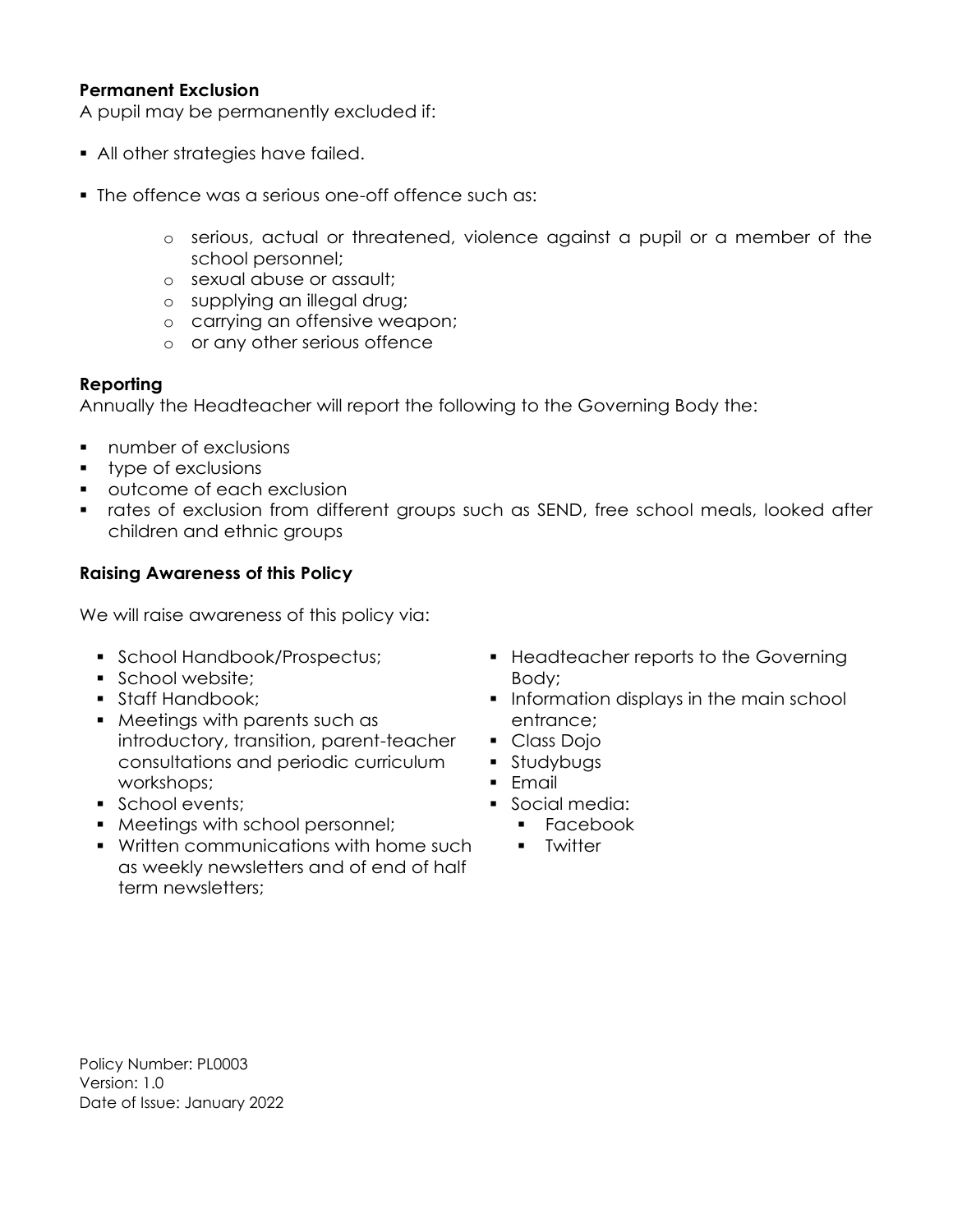**Training** We:

- have in place appropriate training for this policy that is undertaken by a registered training provider that covers:
	- $\Box$  All aspects of this policy
	- □ Pupil Behaviour and Discipline
	- $\square$  Supervision of Pupils
	- D Pastoral Care
	- □ Safeguarding and Child Protection
	- □ Complaints
	- □ Parental Responsibility
- □ Home-School Agreement
- □ Attendance and Truancy
- □ Special Educational Needs and **Disabilities**
- $\square$  Equal opportunities
- $\Box$  Inclusion
- ensure the content of all training is correct, delivered well and engages staff as we believe that the more engaging training is, the better the outcomes that we need to measure;
- can provide data that evidences staff understanding by using a simple short multiplechoice test through one of the following applications such as Google Forms, Microsoft Forms, or SurveyMonkey;
- **•** have in place evidence for all staff:
	- that highlights the knowledge gaps in the training;
	- that shows how those knowledge gaps were corrected

# **Equality Impact Assessment**

Under the Equality Act 2010 we have a duty not to discriminate against people on the basis of their age, disability, gender, gender identity, pregnancy or maternity, race, religion or belief and sexual orientation.

This policy has been equality impact assessed and we believe that it is in line with the Equality Act 2010 as it is fair, it does not prioritise or disadvantage any pupil and it helps to promote equality at this school.

# **Race Disparity Audit**

We acknowledge the findings of the Race Disparity Audit that clearly shows how people of different ethnicities are treated across the public services of health, education, employment and the criminal justice system.

The educational section of the audit that covers: differences by region; attainment and economic disadvantage; exclusions and abuse; and destinations, has a significant importance for the strategic planning of this school.